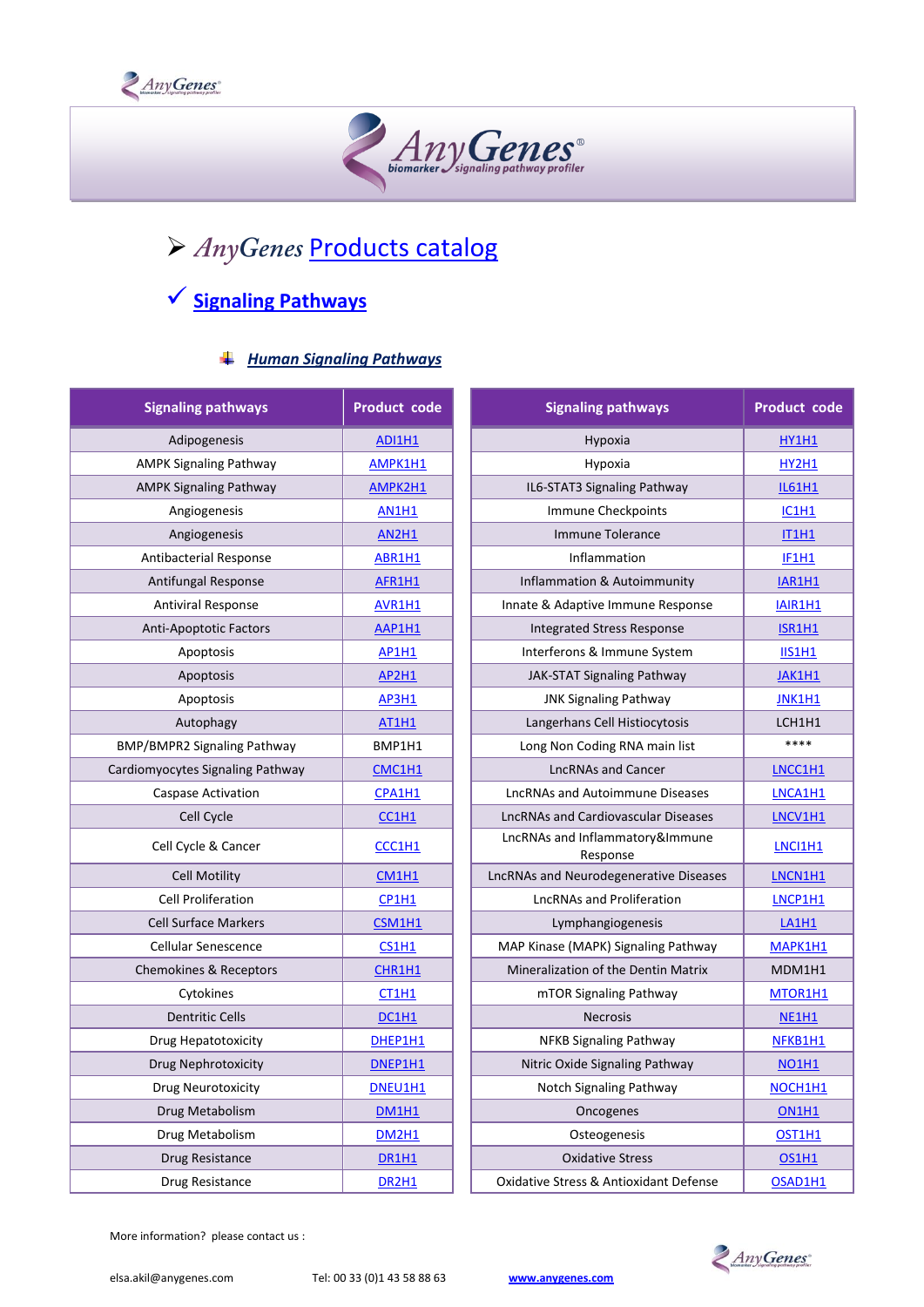

| Drug & Toxin Response                                | DTR1H1         | PI3K-AKT Signaling Pathway                          | AKT1H1         |
|------------------------------------------------------|----------------|-----------------------------------------------------|----------------|
| Drug & Toxin Response                                | DTR2H1         | Proteo-glycosaminoglycans Biosynthesis<br>Genes     | <b>PR1H1</b>   |
| <b>EGF-PDGF Signaling Pathway</b>                    | EGF1H1         | Pluripotent Embryonic Stem Cells                    | PESC1H1        |
| Endothelial To Mesenchymal Transition                | EndMT1H1       | Proteases                                           | PRO1H1         |
| Epithelial To Mesenchymal Transition                 | EMT1H1         | <b>Protein Kinases</b>                              | <b>PK1H1</b>   |
| <b>Epigenetic Regulation</b>                         | <b>ER1H1</b>   | RAS-MAPK Signaling Pathway                          | RAS1H1         |
| <b>Epigenetic Regulation</b>                         | <b>ER2H1</b>   | <b>Reference Genes</b>                              | <b>RG1H1</b>   |
| <b>ERBB Signaling Pathway</b>                        | ERB1H1         | <b>Reference Genes</b>                              | <b>RG2H1</b>   |
| <b>ERK Signaling Pathway</b>                         | ERK1H1         | <b>Signal Transduction</b>                          | <b>SIT1H1</b>  |
| Estrogen Receptor & Breast Cancer                    | ERBC1H1        | <b>Stress &amp; Toxicity Signaling Pathway</b>      | <b>ST1H1</b>   |
| Fibrosis                                             | <b>FI1H1</b>   | Surface Antigens (CD)                               | <b>SA1H1</b>   |
| G1/S Regulators                                      | G1S1H1         | T Helper Cells Signaling Pathway                    | THS1H1         |
| G1/S Regulators                                      | G1S2H1         | T Helper 17 (Th17) & Cytokines Signaling<br>Pathway | <b>TH171H1</b> |
| G2/M Regulators                                      | G2M1H1         | T & B Lymphocyte Activation                         | TBLA1H1        |
| <b>Growth Factors</b>                                | GF1H1          | TGFß Signaling Pathway                              | $TGF\beta 1H1$ |
| Hematopoietic Stem Cells                             | HSC1H1         | <b>TNF Signaling Pathway</b>                        | <b>TNF1H1</b>  |
| Hematopoietic Stem Cells                             | HSC2H1         | <b>Toll-Like Receptors</b>                          | TLR1H1         |
| Hematopoietic Stem Cells                             | HSC3H1         | Toxicity & Developmental Growth Factors             | TDGF1H1        |
| <b>Hematopoietic Stem Cells</b>                      | HSC4H1         | <b>Transcription Factors</b>                        | <b>TF1H1</b>   |
| HIF-1 Signaling Pathway                              | HIF1H1         | <b>Transplant Rejection</b>                         | <b>TR1H1</b>   |
| <b>HIPPO Signaling Pathway</b>                       | <b>HIPO1H1</b> | <b>Tumor Microenvironment</b>                       | <b>TME1H1</b>  |
| <b>HIPPO Signaling Pathway</b>                       | HIPO2H1        | <b>Tumor Supressors</b>                             | <b>TS1H1</b>   |
| Human Leukocyte Antigen (HLA)                        | HLA1H1         | Wnt/β-catenin Signaling Pathway                     | WNTB1H1        |
| Hyperinflammation and Immune Response<br>of COVID-19 | HIFIR1H1       | <b>Wound Healing</b>                                | <b>WH1H1</b>   |
|                                                      |                |                                                     |                |

| <b>Pathological pathways</b>        |               |  |  |  |
|-------------------------------------|---------------|--|--|--|
| <b>Neurodegenerative Disease</b>    |               |  |  |  |
| Alzheimer's Disease                 | <b>AZ1H1</b>  |  |  |  |
| Amyotrophic Lateral Sclerosis (ALS) | <b>ALS1H1</b> |  |  |  |
| Huntington's Disease                | <b>HU1H1</b>  |  |  |  |
| Lysosomal Storage Diseases          | <b>LSD1H1</b> |  |  |  |
| Parkinson's Disease                 | <b>PA1H1</b>  |  |  |  |
| <b>Prion Diseases</b>               |               |  |  |  |
|                                     |               |  |  |  |
|                                     |               |  |  |  |
| <b>Autoimmune Disease</b>           |               |  |  |  |
| Ankylosing Spondylitis              | <b>AS1H1</b>  |  |  |  |
| Autism Spectrum Disorders           |               |  |  |  |
| Behçet's Disease                    |               |  |  |  |
| Crohn's Disease                     |               |  |  |  |
| Juvenil Diabetes (Diabetes Type 1)  |               |  |  |  |
| <b>Multiple Sclerosis</b>           |               |  |  |  |

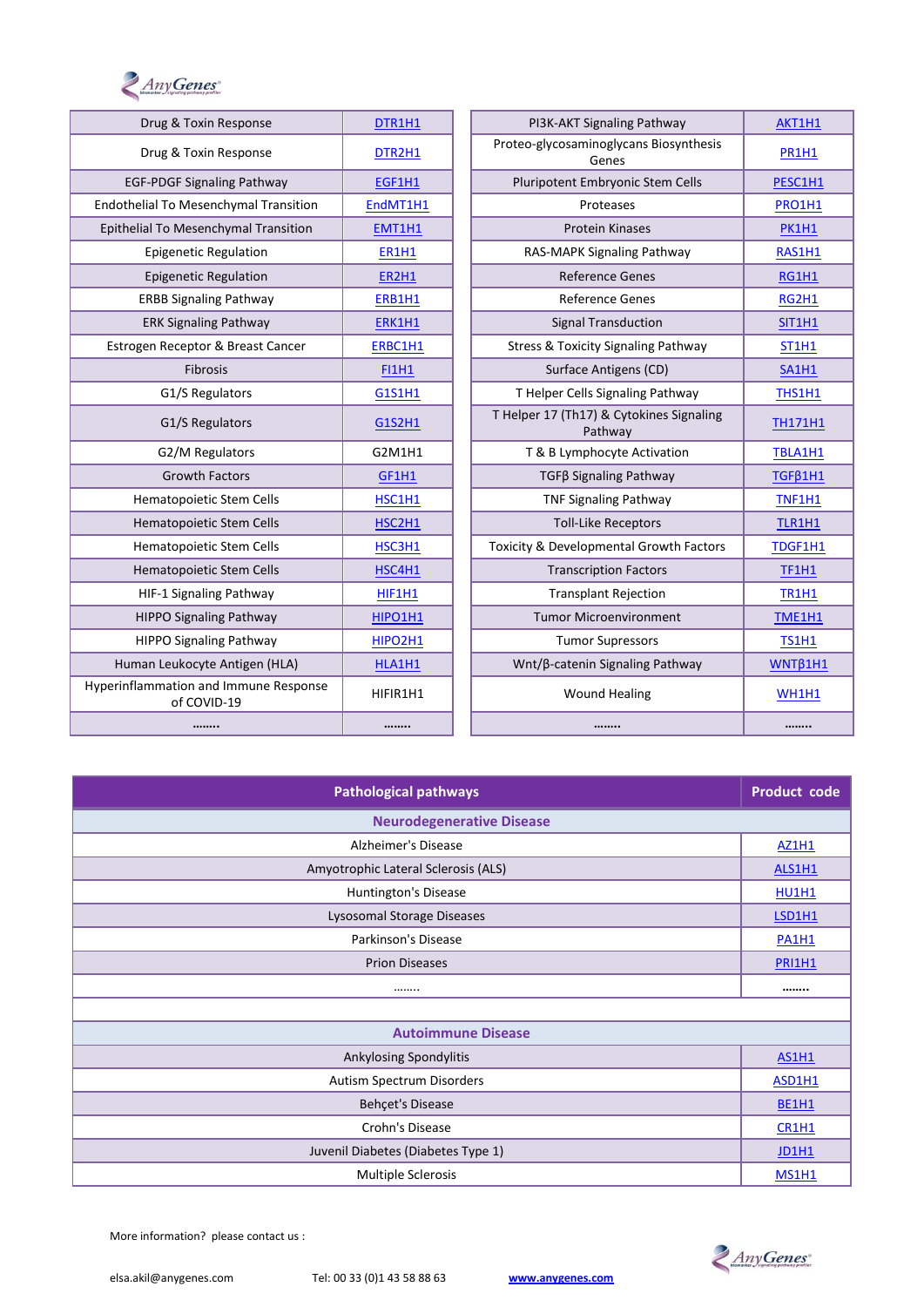

| Myasthenia Gravis                  |                                 |  |
|------------------------------------|---------------------------------|--|
| Psoriasis                          |                                 |  |
| <b>Rheumatoid Arthritis</b>        |                                 |  |
| Systemic Lupus Erythematosus (SLE) | <b>SLE1H1</b>                   |  |
| Thyroiditis                        | <b>TH1H1</b>                    |  |
| Vitiligo                           | <b>VI1H1</b>                    |  |
|                                    |                                 |  |
|                                    |                                 |  |
| <b>Mental Disorders</b>            |                                 |  |
| <b>Anxiety Disorders</b>           | <b>AD1H1</b>                    |  |
| <b>Bipolar Disorder</b>            | <b>BD1H1</b>                    |  |
| Major Depressive Disorder          | MDD1H1                          |  |
| Schizophrenia Disease              | <b>SZ1H1</b>                    |  |
|                                    |                                 |  |
|                                    |                                 |  |
| <b>Cancer</b>                      |                                 |  |
| Adenocarcinoma                     | ADC1H1                          |  |
| Adenocarcinoma                     | ADC2H1                          |  |
| <b>Bladder Cancer</b>              | BLC1H1                          |  |
| <b>Bladder Cancer</b>              | BLC2H1                          |  |
| <b>Brain Cancer</b>                | BRAC1H1                         |  |
| <b>Brain Cancer</b>                | BRAC2H1                         |  |
| <b>Breast Cancer</b>               | BRC1H1                          |  |
| <b>Breast Cancer</b>               | BRC2H1                          |  |
| <b>Cervical Cancer</b>             | CEC1H1                          |  |
| Chronic Lymphocytic Leukemia       | CLL1H1                          |  |
| <b>Colorectal Cancer</b>           | COC1H1                          |  |
| <b>Colorectal Cancer</b>           | COC2H1                          |  |
| <b>Endometrial Cancer</b>          | ENC1H1                          |  |
| Head and Neck Cancer               | <b>HNC1H1</b>                   |  |
| Head and Neck Cancer               | HNC2H1                          |  |
| Liver Cancer                       | LIC1H1                          |  |
| Liver Cancer                       | LIC2H1                          |  |
| Lung Cancer                        | LUC1H1                          |  |
| Lung Cancer                        | LUC2H1                          |  |
| Lymphoma Cancer                    | LYC1H1                          |  |
| Lymphoma Cancer                    | LYC2H1                          |  |
| Lymphoma Cancer                    | LYC3H1                          |  |
| Melanoma Cancer                    | MEC1H1                          |  |
| Myeloma Cancer                     | MYC1H1                          |  |
| <b>Ovarian Cancer</b>              | OVC1H1                          |  |
| <b>Ovarian Cancer</b>              | OVC <sub>2</sub> H <sub>1</sub> |  |
| Pancreatic Cancer                  | PAC1H1                          |  |
| Prostate Cancer                    | PRC1H1                          |  |
| Prostate Cancer                    | PRC2H1                          |  |
| Renal Cancer                       | REC1H1                          |  |
|                                    |                                 |  |

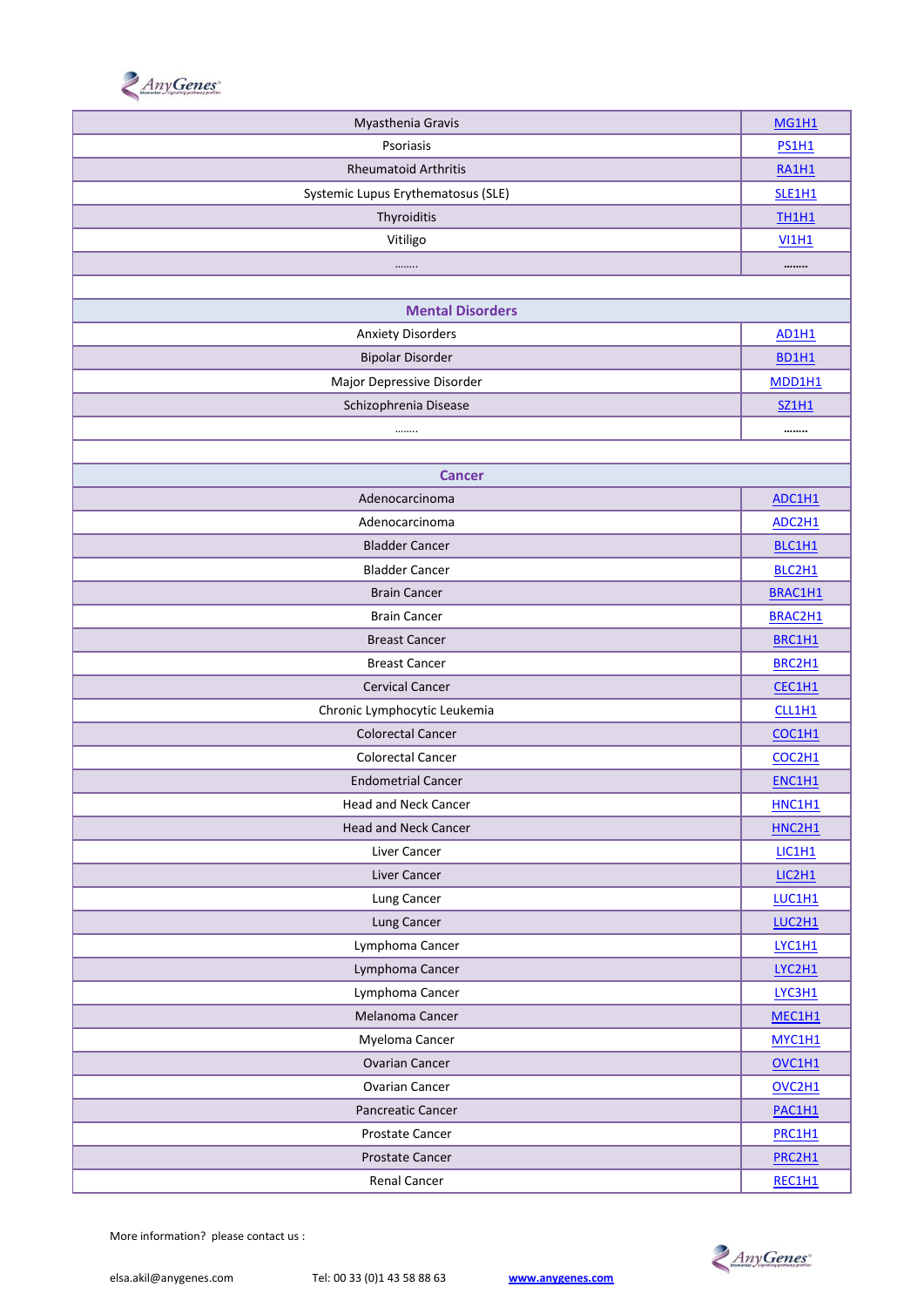

| <b>Stomach Cancer</b> | STC1H1 |
|-----------------------|--------|
| <b>Stomach Cancer</b> | STC2H1 |
| <b>Thyroid Cancer</b> | THC1H1 |
|                       |        |

### *Mouse Signaling Pathways*

| <b>Signaling pathways</b>             | <b>Product code</b> | <b>Signaling pathways</b>                           | <b>Product code</b> |
|---------------------------------------|---------------------|-----------------------------------------------------|---------------------|
| Adipogenesis                          | <b>ADI1M1</b>       | Hypoxia                                             | HY1M1               |
| <b>AMPK Signaling Pathway</b>         | AMPK1M1             | Hypoxia                                             | <b>HY2M1</b>        |
| Angiogenesis                          | <b>AN1M1</b>        | IL6-STAT3 Signaling Pathway                         | <b>IL61M1</b>       |
| Angiogenesis                          | <b>AN2M1</b>        | Immune Tolerance                                    | <b>IT1M1</b>        |
| <b>Antibacterial Response</b>         | ABR1M1              | Inflammation                                        | IF1M1               |
| Antimicrobial peptides                | AMP1M1              | Inflammation & Autoimmunity                         | <b>IA1M1</b>        |
| Antifungal Response                   | AFR1M1              | Innate & Adaptive Immune Response                   | IAIR1M1             |
| Antiviral Response                    | AVR1M1              | Insulin Resistance                                  | IR1M1               |
| Apoptosis                             | <b>AP1M1</b>        | <b>Integrated Stress Response</b>                   | <b>ISR1M1</b>       |
| Apoptosis                             | <b>AP2M1</b>        | Interferons & Immune System                         | IIS1M1              |
| Apoptosis                             | AP3M1               | JAK-STAT Signaling Pathway                          | JAK1M1              |
| Autophagy                             | <b>AT1M1</b>        | Langerhans Cell Histiocytosis                       | LCH1M1              |
| Cell Cycle                            | CC1M1               | Lymphangiogenesis                                   | <b>LA1M1</b>        |
| Cell Cycle & cancer                   | CCC1M1              | MAP Kinase (MAPK) Signaling Pathway                 | MAPK1M1             |
| <b>Cell Invasion</b>                  | CI1M1               | mTOR Signaling Pathway                              | MTOR1M1             |
| <b>Cell Motility</b>                  | <b>CM1M1</b>        | Necrosis                                            | <b>NE1M1</b>        |
| <b>Cell Polarity</b>                  | CPO1M1              | NFKB Signaling Pathway                              | NFKB1M1             |
| <b>Cell Proliferation</b>             | <b>CP1M1</b>        | Nitric Oxide Signaling Pathway                      | <b>NO1M1</b>        |
| <b>Cell Surface Markers</b>           | CSM1M1              | Notch Signaling Pathway                             | NOCH1M1             |
| <b>Cellular Senescence</b>            | CS1M1               | Oncogenes and Tumor Suppressor                      | OTS1M1              |
| Chemokines & Receptors                | CHR1M1              | Osteogenesis                                        | OST1M1              |
| Cytokines                             | <b>CT1M1</b>        | <b>Oxidative Stress</b>                             | <b>OS1M1</b>        |
| <b>Dendritic Cells</b>                | DC1M1               | Oxidative Stress & Antioxidant Defense              | OSAD1M1             |
| Drug Metabolism                       | <b>DM1M1</b>        | PI3K-AKT Signaling Pathway                          | AKT1M1              |
| Drug Metabolism                       | <b>DM2M1</b>        | Proteases                                           | <b>PRO1M1</b>       |
| Drug Resistance                       | <b>DR1M1</b>        | <b>Reference Genes</b>                              | <b>RG1M1</b>        |
| <b>EGF-PDGF Signaling Pathway</b>     | EGF1M1              | <b>Signal Transduction</b>                          | <b>SIT1M1</b>       |
| Endothelial To Mesenchymal Transition | ENDMT1M1            | <b>Stress &amp; Toxicity Signaling Pathway</b>      | <b>ST1M1</b>        |
| <b>Epigenetic Regulation</b>          | <b>ER1M1</b>        | Stem Cell & Pluripotency                            | SCP1M1              |
| <b>Epigenetic Regulation</b>          | ER2M1               | T & B Lymphocyte Activation                         | TBLA1M1             |
| Epithelial To Mesenchymal Transition  | EMT1M1              | T helper 17 (Th17) & Cytokines Signaling<br>Pathway | <b>TH171M1</b>      |
| <b>ERBB Signaling Pathway</b>         | <b>ERB1M1</b>       | T Helper Cells Signaling Pathway                    | <b>THS1M1</b>       |
| Estrogen Receptors & Breast Cancer    | ERBC1M1             | TGFβ Signaling Pathway                              | TGFB1M1             |
| Fibrosis                              | <b>FI1M1</b>        | <b>TNF Signaling Pathway</b>                        | <b>TNF1M1</b>       |
| Growth Factors                        | GF1M1               | <b>Toll-Like Receptors</b>                          | TLR1M1              |
| HIF-1 Signaling Pathway               | HIF1M1              | <b>Transcription Factors</b>                        | <b>TF1M1</b>        |
| <b>HIPPO Signaling Pathway</b>        | HIPO1M1             | <b>Transplant Rejection</b>                         | <b>TR1M1</b>        |
|                                       |                     |                                                     |                     |

| naling pathways           | <b>Product code</b> | <b>Signaling pathways</b>                           | <b>Product code</b> |
|---------------------------|---------------------|-----------------------------------------------------|---------------------|
| Adipogenesis              | <b>ADI1M1</b>       | Hypoxia                                             | HY1M1               |
| K Signaling Pathway       | AMPK1M1             | Hypoxia                                             | <b>HY2M1</b>        |
| Angiogenesis              | <b>AN1M1</b>        | IL6-STAT3 Signaling Pathway                         | <b>IL61M1</b>       |
| Angiogenesis              | <b>AN2M1</b>        | Immune Tolerance                                    | <b>IT1M1</b>        |
| bacterial Response        | ABR1M1              | Inflammation                                        | IF1M1               |
| microbial peptides        | AMP1M1              | Inflammation & Autoimmunity                         | <b>IA1M1</b>        |
| tifungal Response         | AFR1M1              | Innate & Adaptive Immune Response                   | IAIR1M1             |
| ntiviral Response         | AVR1M1              | Insulin Resistance                                  | IR1M1               |
| Apoptosis                 | <b>AP1M1</b>        | <b>Integrated Stress Response</b>                   | <b>ISR1M1</b>       |
| Apoptosis                 | <b>AP2M1</b>        | Interferons & Immune System                         | <b>IIS1M1</b>       |
| Apoptosis                 | AP3M1               | JAK-STAT Signaling Pathway                          | JAK1M1              |
| Autophagy                 | <b>AT1M1</b>        | Langerhans Cell Histiocytosis                       | LCH1M1              |
| Cell Cycle                | CC1M1               | Lymphangiogenesis                                   | <b>LA1M1</b>        |
| Il Cycle & cancer         | CCC1M1              | MAP Kinase (MAPK) Signaling Pathway                 | MAPK1M1             |
| <b>Cell Invasion</b>      | C11M1               | mTOR Signaling Pathway                              | MTOR1M1             |
| <b>Cell Motility</b>      | <b>CM1M1</b>        | <b>Necrosis</b>                                     | <b>NE1M1</b>        |
| <b>Cell Polarity</b>      | CPO1M1              | <b>NFKB Signaling Pathway</b>                       | NFKB1M1             |
| ell Proliferation         | CP1M1               | Nitric Oxide Signaling Pathway                      | <b>NO1M1</b>        |
| <b>I Surface Markers</b>  | CSM1M1              | Notch Signaling Pathway                             | NOCH1M1             |
| <b>Ilular Senescence</b>  | <b>CS1M1</b>        | Oncogenes and Tumor Suppressor                      | OTS1M1              |
| okines & Receptors        | CHR1M1              | Osteogenesis                                        | <b>OST1M1</b>       |
| Cytokines                 | CT1M1               | <b>Oxidative Stress</b>                             | <b>OS1M1</b>        |
| <b>Dendritic Cells</b>    | <b>DC1M1</b>        | Oxidative Stress & Antioxidant Defense              | OSAD1M1             |
| rug Metabolism            | <b>DM1M1</b>        | PI3K-AKT Signaling Pathway                          | AKT1M1              |
| rug Metabolism            | <b>DM2M1</b>        | Proteases                                           | <b>PRO1M1</b>       |
| Orug Resistance           | DR1M1               | <b>Reference Genes</b>                              | <b>RG1M1</b>        |
| GF Signaling Pathway      | EGF1M1              | <b>Signal Transduction</b>                          | <b>SIT1M1</b>       |
| To Mesenchymal Transition | ENDMT1M1            | <b>Stress &amp; Toxicity Signaling Pathway</b>      | ST1M1               |
| genetic Regulation        | <b>ER1M1</b>        | Stem Cell & Pluripotency                            | SCP1M1              |
| genetic Regulation        | <b>ER2M1</b>        | T & B Lymphocyte Activation                         | TBLA1M1             |
| o Mesenchymal Transition  | EMT1M1              | T helper 17 (Th17) & Cytokines Signaling<br>Pathway | TH171M1             |
| <b>Signaling Pathway</b>  | ERB1M1              | T Helper Cells Signaling Pathway                    | <b>THS1M1</b>       |
| eceptors & Breast Cancer  | ERBC1M1             | TGFβ Signaling Pathway                              | TGFB1M1             |
| Fibrosis                  | <b>FI1M1</b>        | <b>TNF Signaling Pathway</b>                        | <b>TNF1M1</b>       |
| <b>Growth Factors</b>     | <b>GF1M1</b>        | <b>Toll-Like Receptors</b>                          | <b>TLR1M1</b>       |
| L Signaling Pathway       | HIF1M1              | <b>Transcription Factors</b>                        | <b>TF1M1</b>        |
| O Signaling Pathway       | HIPO1M1             | <b>Transplant Rejection</b>                         | <b>TR1M1</b>        |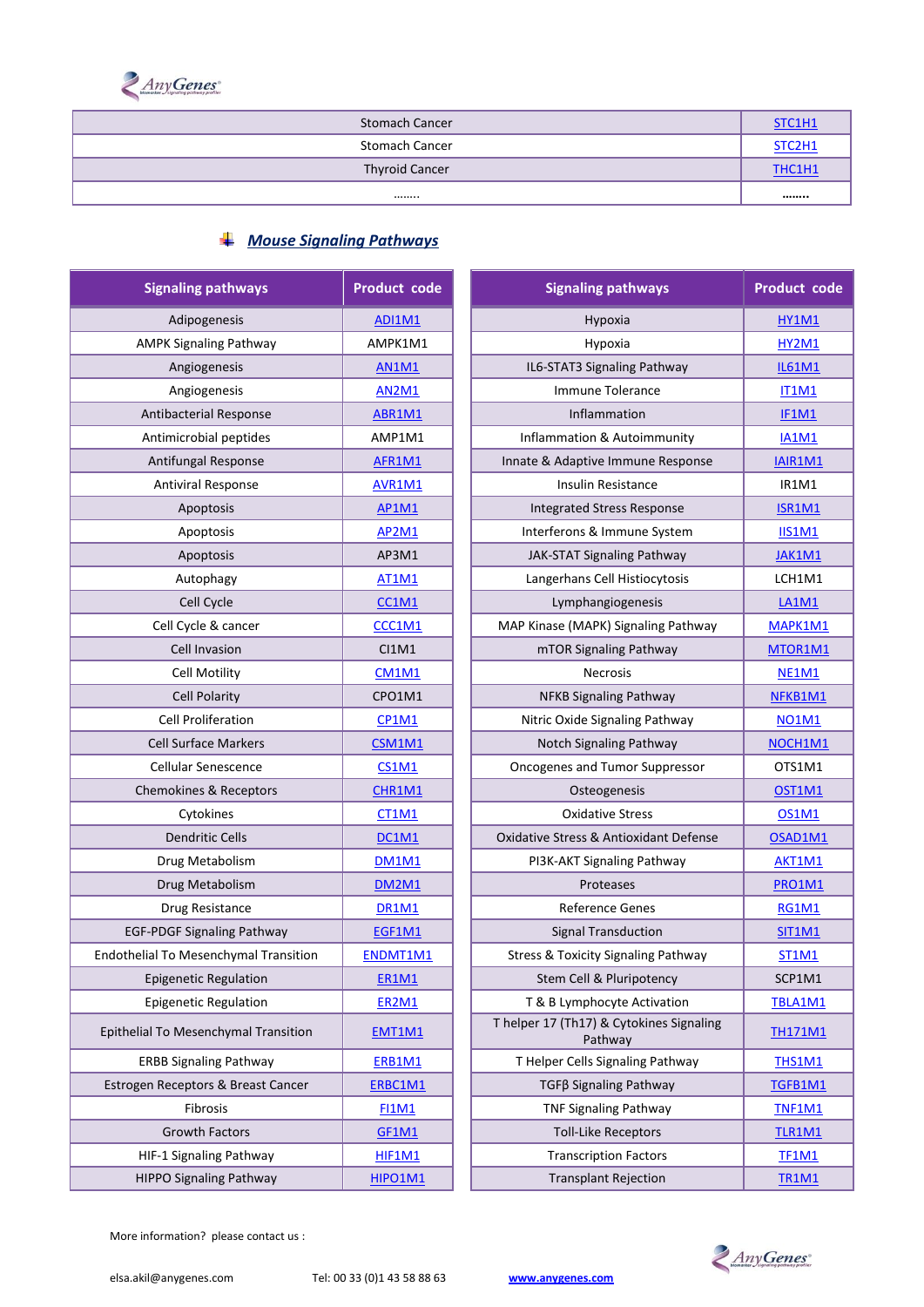

| <b>HIPPO Signaling Pathway</b>   | HIPO2M1      | Wnt/β-catenin Signaling Pathway | WNT1M1 |
|----------------------------------|--------------|---------------------------------|--------|
| Major Histocompatibility Complex | <b>H21M1</b> | <b>Wound Healing</b>            | WH1M1  |
|                                  |              |                                 |        |
|                                  |              |                                 |        |

| <b>Pathological pathways</b>        |              |  |
|-------------------------------------|--------------|--|
| <b>Neurodegenerative Disease</b>    |              |  |
| Alzheimer's Disease                 | <b>AZ1M1</b> |  |
| <b>Alzheimer's Disease</b>          | <b>AZ2M1</b> |  |
| Alzheimer's Disease                 | AZ3M1        |  |
| Amyotrophic Lateral Sclerosis (ALS) | ALS1M1       |  |
| Huntingtun Disease                  | <b>HU1M1</b> |  |
| Huntingtun Disease                  | <b>HU2M1</b> |  |
| Huntingtun Disease                  | HU3M1        |  |
| Parkinson's Disease                 | <b>PA1M1</b> |  |
| Parkinson's Disease                 | <b>PA2M1</b> |  |
| Parkinson's Disease                 | <b>PA3M1</b> |  |
|                                     |              |  |
|                                     |              |  |
| <b>Autoimmune Disease</b>           |              |  |
| Autism Spectrum Disorder            | ASD1M1       |  |
| Crohn's Disease                     | <b>CR1M1</b> |  |
| Multiple Sclerosis                  | <b>MS1M1</b> |  |
| Psoriasis                           | <b>PS1M1</b> |  |
| <b>Rheumatoid Arthritis</b>         | <b>RA1M1</b> |  |
| Systemic Lupus Erythematosus        | SLE1M1       |  |
|                                     |              |  |
|                                     |              |  |
| <b>Mental Disorders</b>             |              |  |
| Major Depressive Disorder           | MDD1M1       |  |
|                                     |              |  |
|                                     |              |  |
| <b>Cancer</b>                       |              |  |
| <b>Breast Cancer</b>                | BRC1M1       |  |
| <b>Breast Cancer</b>                |              |  |
| Liver Cancer                        |              |  |
| Liver Cancer                        |              |  |
| Renal cancer                        |              |  |
|                                     |              |  |

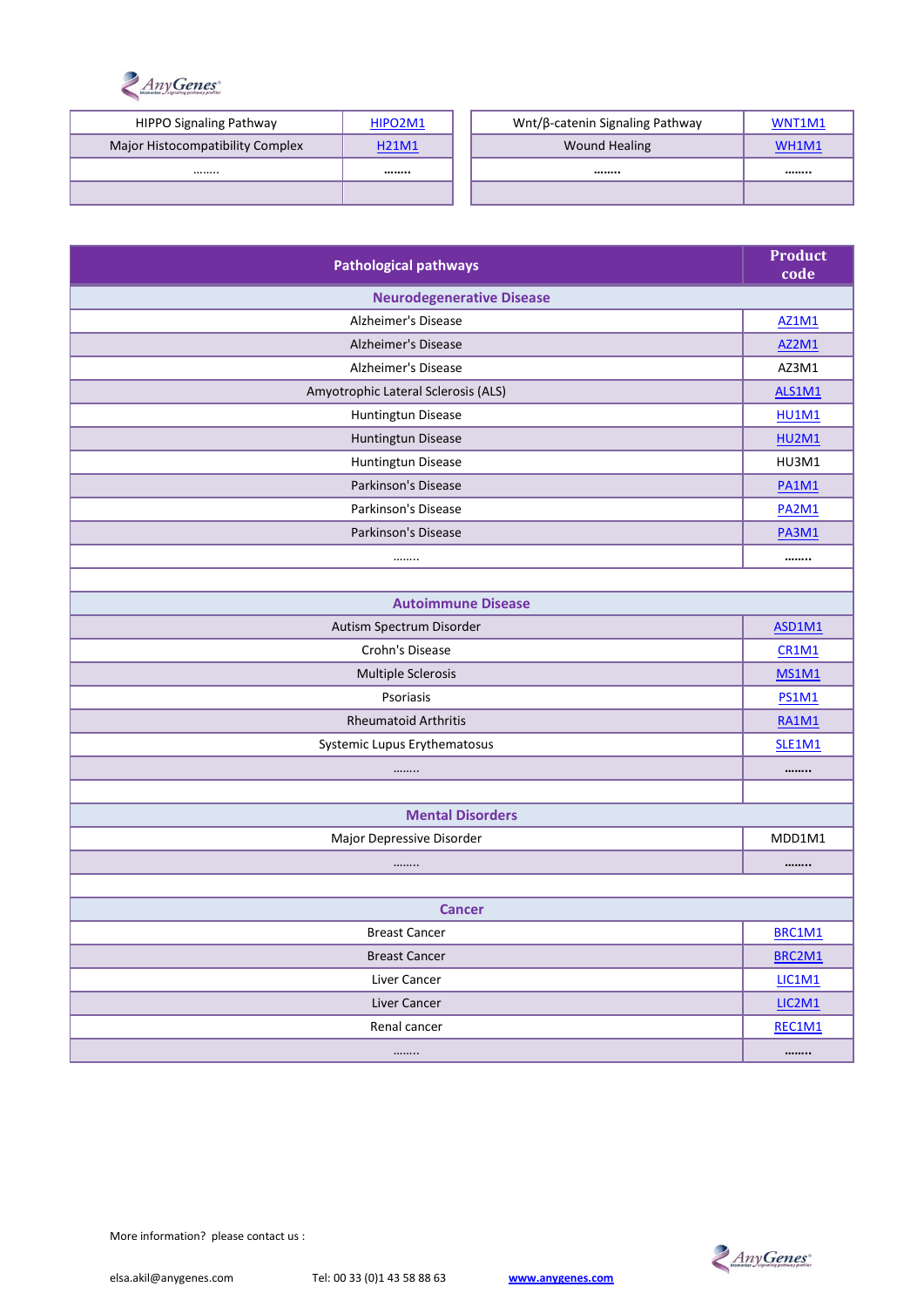

#### *Rat Signaling Pathways*

| <b>Signaling pathways</b>       | Product code                   | <b>Signaling pathways</b>                            |
|---------------------------------|--------------------------------|------------------------------------------------------|
| Adipogenesis                    | ADI1R1                         | <b>Epigenetic Regulation</b>                         |
| Apoptosis                       | AP1R1                          | Inflammation                                         |
| Apoptosis                       | AP2R1                          | Integrated Stress Response                           |
| Cardiomyocyte Signaling Pathway | CMC1R1                         | Peroxisome Proliferator-Activated Receptor<br>(PPAR) |
| Drug Metabolism                 | DM <sub>1</sub> R <sub>1</sub> | Reference Genes                                      |
| Drug Metabolism                 | DM2R1                          | TGFβ Signaling Pathway                               |
| Epigenetic Regulation           | ER1R1                          |                                                      |

| <b>Signaling pathways</b>    | Product code | <b>Signaling pathways</b>                            | <b>Product code</b> |
|------------------------------|--------------|------------------------------------------------------|---------------------|
| Adipogenesis                 | ADI1R1       | <b>Epigenetic Regulation</b>                         | ER2R1               |
| Apoptosis                    | AP1R1        | Inflammation                                         | IF1R1               |
| Apoptosis                    | AP2R1        | <b>Integrated Stress Response</b>                    | ISR1R1              |
| omyocyte Signaling Pathway   | CMC1R1       | Peroxisome Proliferator-Activated Receptor<br>(PPAR) | PPAR1R1             |
| Drug Metabolism              | DM1R1        | Reference Genes                                      | RG1R1               |
| Drug Metabolism              | DM2R1        | TGFß Signaling Pathway                               | TGFB1R1             |
| <b>Epigenetic Regulation</b> | <b>ER1R1</b> |                                                      |                     |

| <b>Pathological pathways</b> |        |  |
|------------------------------|--------|--|
| <b>Cancer</b>                |        |  |
| Liver Cancer                 | LIC1R1 |  |
|                              |        |  |

### *Pig genes (Sus Scrofa)*

| NLRP3            | LOC1005<br>22011 | CASP1            | IL1B             | <b>IL18</b>       | IL1RN         | RFWD <sub>2</sub>   | <b>FLII</b> | SERPINB9          | CDK5R1           | <b>PPIA</b>      | <b>ACTB</b>      |
|------------------|------------------|------------------|------------------|-------------------|---------------|---------------------|-------------|-------------------|------------------|------------------|------------------|
| B <sub>2</sub> M | <b>RPLPO</b>     | <b>GUSB</b>      | HPRT1            | <b>TFRC</b>       | <b>TBP</b>    | PDE5A               | NOS3        | GUCY1A2           | GUCY1A1          | GUCY1B1          | EDN1             |
| <b>EDNRA</b>     | <b>EDNRB</b>     | ECE1             | PTGS2            | <b>PTGIR</b>      | <b>PTGIS</b>  | TBXAS1              | ALOX5       | BMPR <sub>2</sub> | AKT1             | BCAR1            | BCAR3            |
| <b>CRKL</b>      | ECE <sub>2</sub> | EDN <sub>3</sub> | <b>FURIN</b>     | RAF1              | CYB5B         | CYB5R3              | CYP1B1      | NOS <sub>1</sub>  | NOS <sub>2</sub> | EDN <sub>2</sub> | PTK2B            |
| <b>RORA</b>      | <b>SPR</b>       | PRDM16           | PRTN3            | <b>MTOR</b>       | HTR1A         | NFE2L2              | <b>DBH</b>  | ADRA1A            | FBLN2            | COL12A1          | NID <sub>2</sub> |
| <b>PDGFRA</b>    | <b>PDGFRB</b>    | <b>HMGCR</b>     | ACE <sub>2</sub> | HSPG <sub>2</sub> | TGM2          | PPP <sub>3</sub> CC | BMP10       | GDF <sub>2</sub>  | TPH1             | TPH <sub>2</sub> | <b>PDGFA</b>     |
| EIF2AK2          | EIF2AK1          | OPRL1            | LTA4H            | AGTR2             | VIPR1         | IL6                 | IL6R        | IL6ST             | CD <sub>K4</sub> | EIF2AK4          | EIF2AK3          |
| <b>EGF</b>       | <b>EGFR</b>      | GNB <sub>5</sub> | GNG3             | <b>VEGFB</b>      | <b>KDR</b>    | TBX4                | SOX17       | KCNK3             | NF <sub>1</sub>  | <b>MYLK</b>      | PPP1R12A         |
| GRIN2C           | GRIN2D           | <b>PRKCI</b>     | <b>PDGFB</b>     | GNB4              | GNB1          | GNG10               | GNG13       | GNGT1             | GRIN1            | GRIN2A           | GRIN2B           |
| BACE1            | <b>DSTN</b>      | <b>MRTFA</b>     | <b>MYOCD</b>     | <b>POSTN</b>      | <b>PRKACA</b> | ERBB2               | ERBB3       | ERBB4             | NRG1             | NRG3             | ADAM17           |
| ACTA2            | CNN <sub>2</sub> | CNN1             | <b>TAGLN</b>     | <b>MYH11</b>      |               |                     |             |                   |                  |                  |                  |

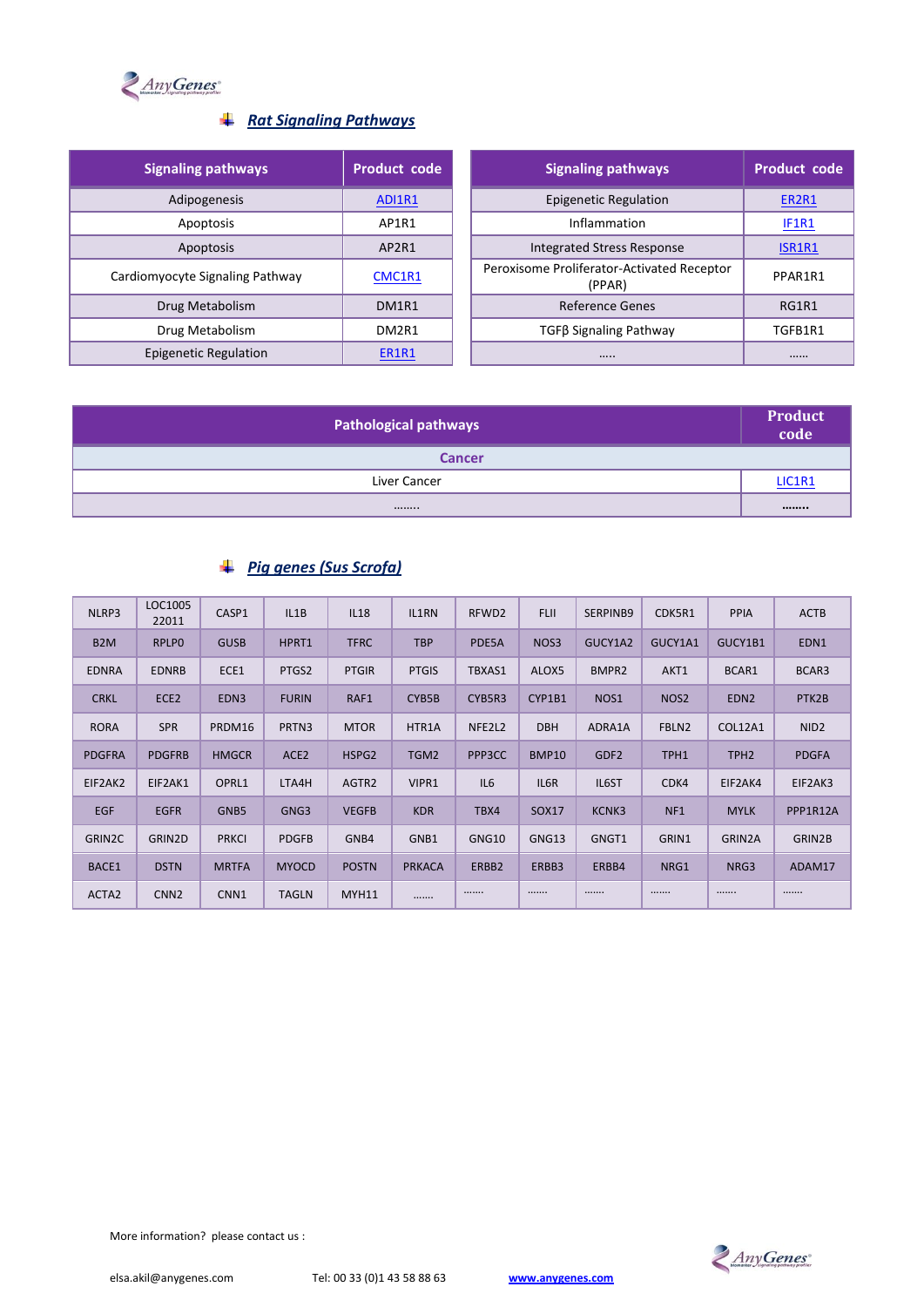



### **[LncRNA qPCR assays](https://www.anygenes.com/home/products/lncrna-qpcr-assays)**

Explore our large catalog of LncRNA assays for many species.



**[LncRNA qPCR assays](https://www.anygenes.com/home/products/lncrna-qpcr-assays)**

### **[qPCR Master Mixes](https://www.anygenes.com/home/products/qpcr-master-mixes)**

Improve your results with our very efficient and sensitive Perfect Master Mix SYBR® Green or PROBE !







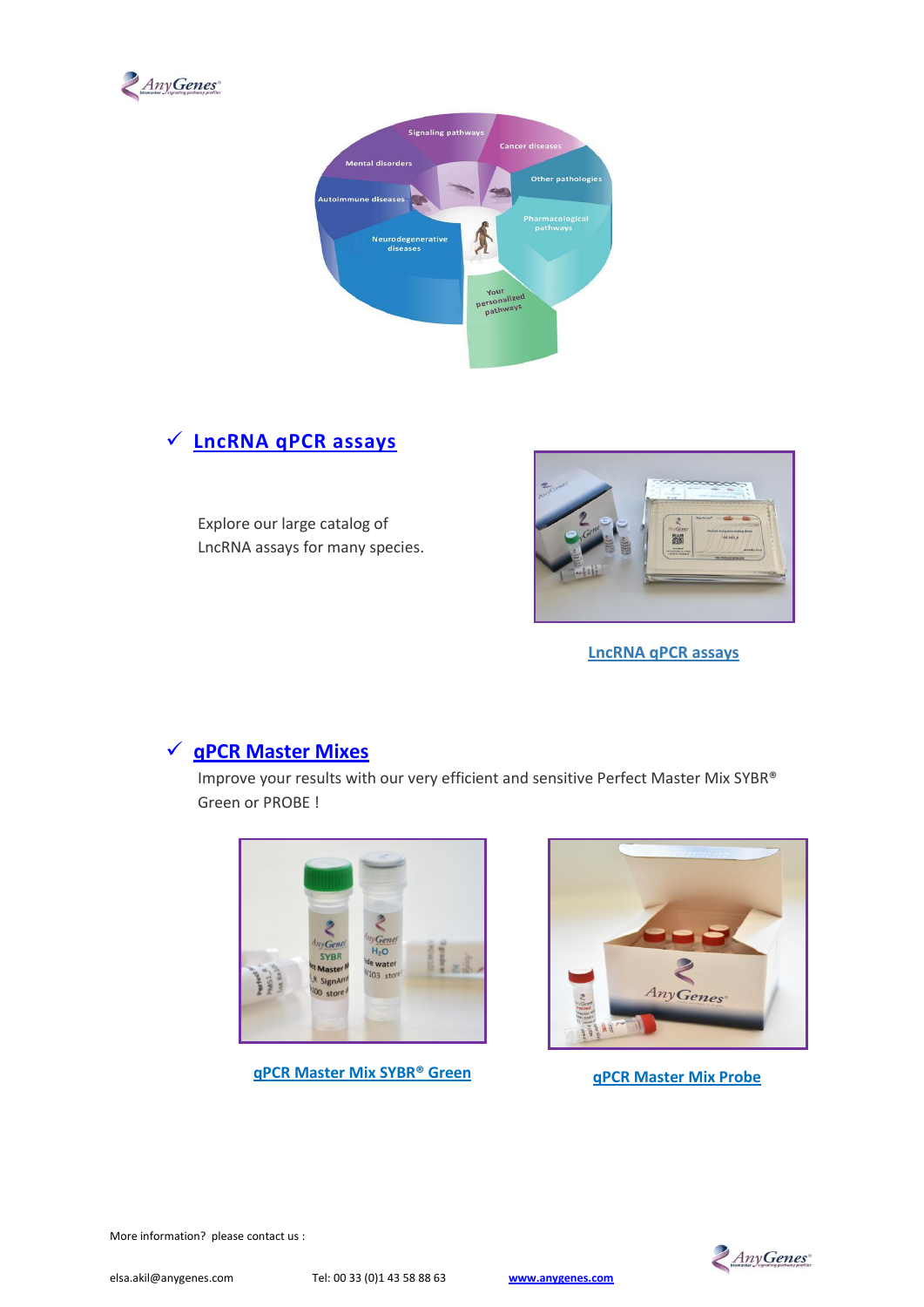

# **[Validated Primer Sets](https://www.anygenes.com/home/products/validated-primer-sets)**

Find your very specific Validated Primer sets in our strong database at very competitive prices.



**[Validated Primer Sets](https://www.anygenes.com/home/products/validated-primer-sets)**

### **[Single Cell Profiling](https://www.anygenes.com/home/products/single-cell-profiling)**

Rare or precious samples to analyze ? Use our new SpeAmpn reagents to analyze until 4 signaling pathways with only 5-50ng starting amount of RNA.



**[Pre-Amplification kits SpeAmp](https://www.anygenes.com/home/products/single-cell-profiling/pre-amplification)<sup>n</sup> reagents)** 



**[Direct lysis to SignArray](https://www.anygenes.com/home/products/single-cell-profiling/direct-lysis)** 

### **[StaRT Reverse Transcription](https://www.anygenes.com/home/products/start-reverse-transcritpion-kits) kits**

Generate your cDNA with our very efficient Reverse Transcription kit, fully compatible with qPCR and microarrays applications.



**[StaRT Reverse Transcription Kits](https://www.anygenes.com/home/products/start-reverse-transcritpion-kits)**